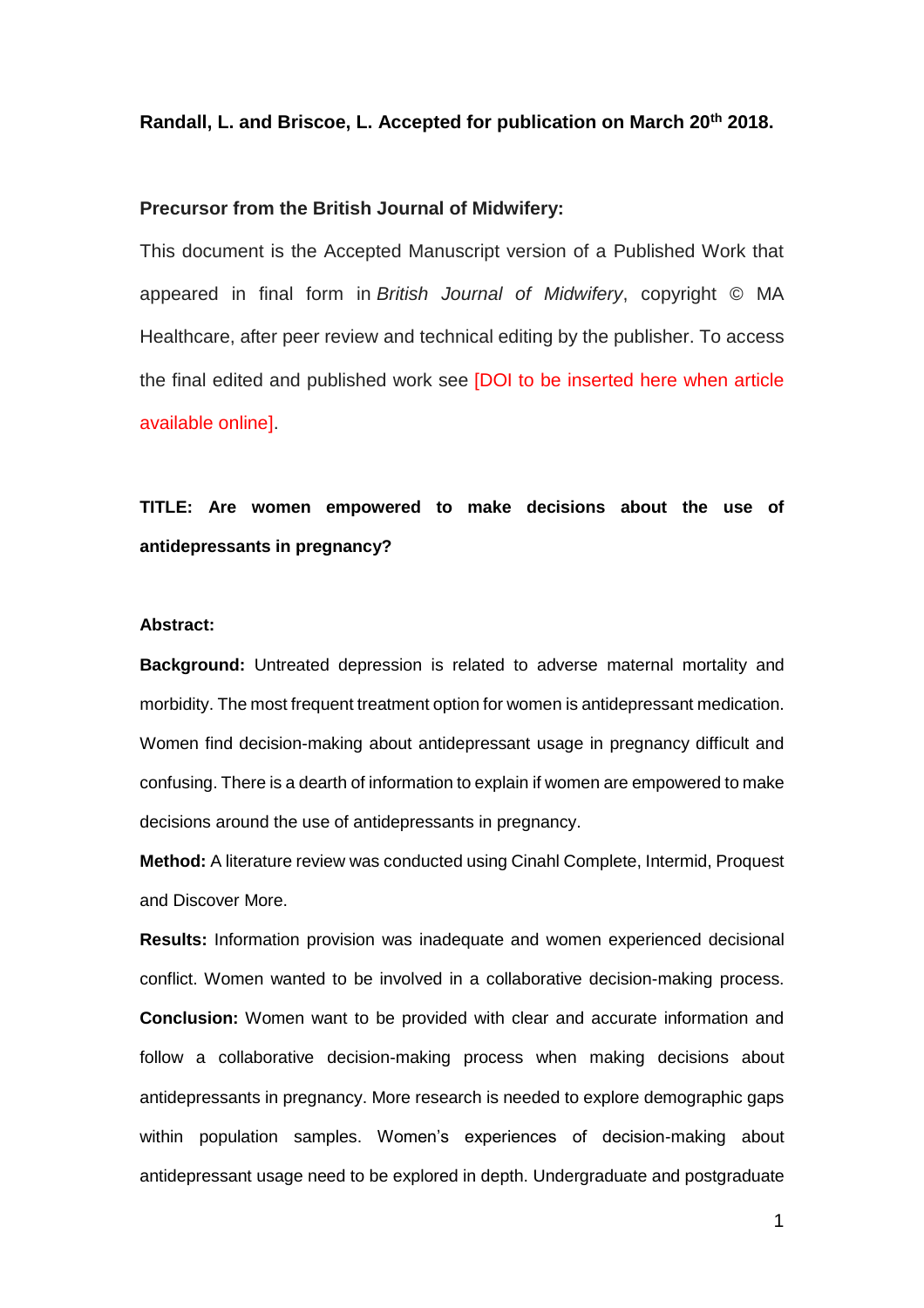health education should include conversation skills training, associated with collaborative discussion and informed choice around medication usage.

# **Key Points**

 There is a need to provide clear information about the risks and benefits of antidepressant usage during pregnancy.

 Women want their healthcare professionals to facilitate collaborative discussion with them about treatment options.

 Feeling informed has a clear association with feeling satisfied when women make decisions about anti-depressant usage.

 More research covering a wider demographic and with UK participants is necessary in order to better understand this topic.

**Keywords:** Empowered decision-making; pregnancy; depression; antidepressants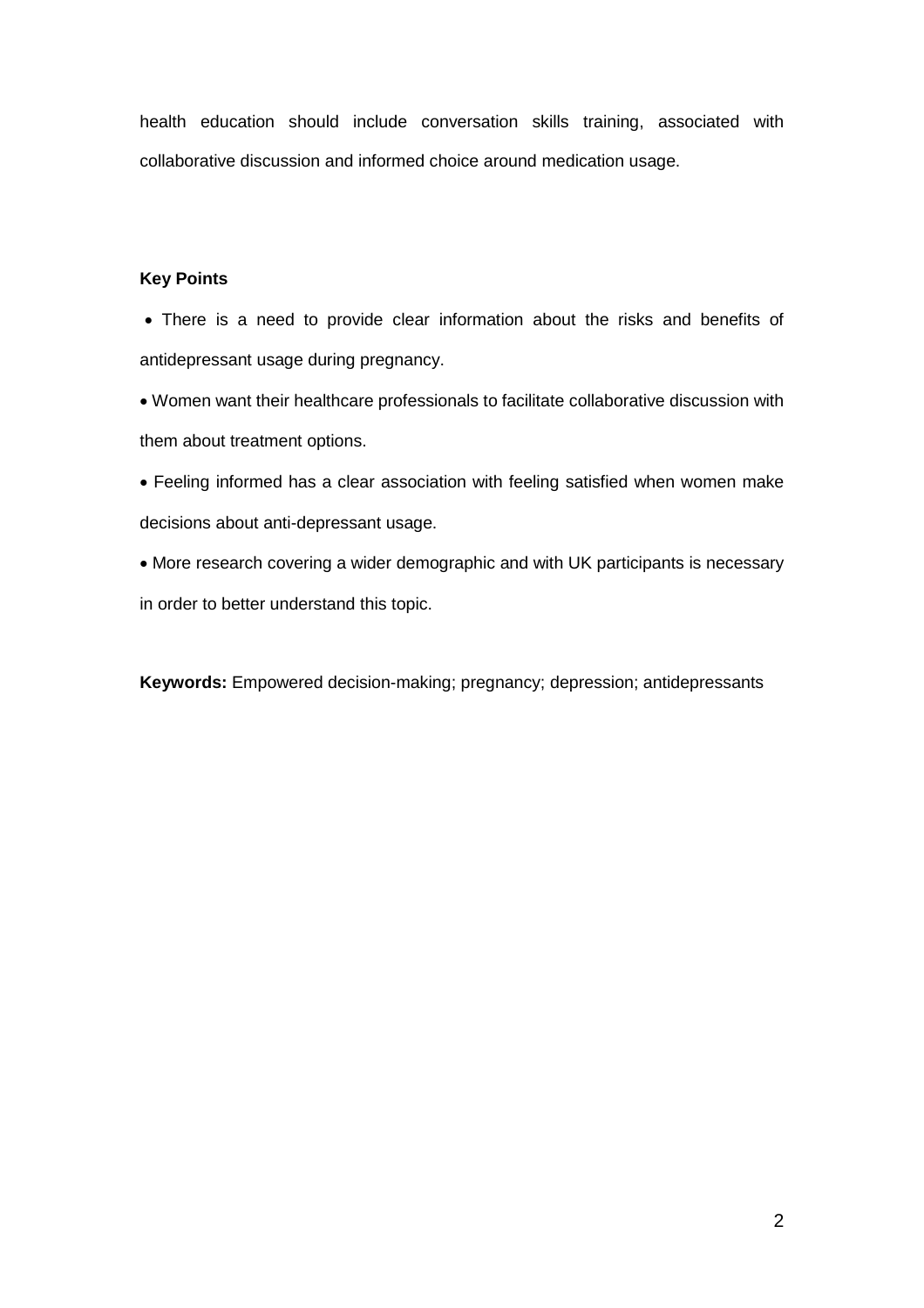#### **Background**

Depression and anxiety are two of the most common health problems in pregnancy in the UK, with 12% of women experiencing depression and 13% experiencing anxiety (Heron et al, 2004; Gavin et al, 2005; Vesga-Lopez et al, 2008). The most common treatment is antidepressant medication (McManus et al, 2016). In 2013, antidepressants were the most researched drugs during pregnancy, with over 30,000 potential outcomes examining the risk of adverse effects on the fetus (Einarson, 2013). Furthermore, antidepressant usage in pregnancy has been linked with spontaneous abortion, maternal morbidity and adverse neonatal outcome such as; low birth weight, pre-term delivery, congenital malformations, neonatal withdrawal syndrome and persistent pulmonary hypertension of the newborn (Bonari et al, 2004; Chan et al, 2014; UK Teratology Information Service (UKTIS), 2016). However, risks are difficult to quantify due to conflicting findings from teratological research (UKTIS, 2016) and the observational methods used, since pregnant women are not included in randomised controlled trials for antidepressant drugs (Einarson et al, 2015). Ambiguity around risk factors makes decision-making about antidepressant usage during pregnancy a complex process (Bonari et al, 2005; Patel et al, 2011; Stepanuk et al, 2013; Walton et al, 2014). Therefore, this literature review seeks to explore whether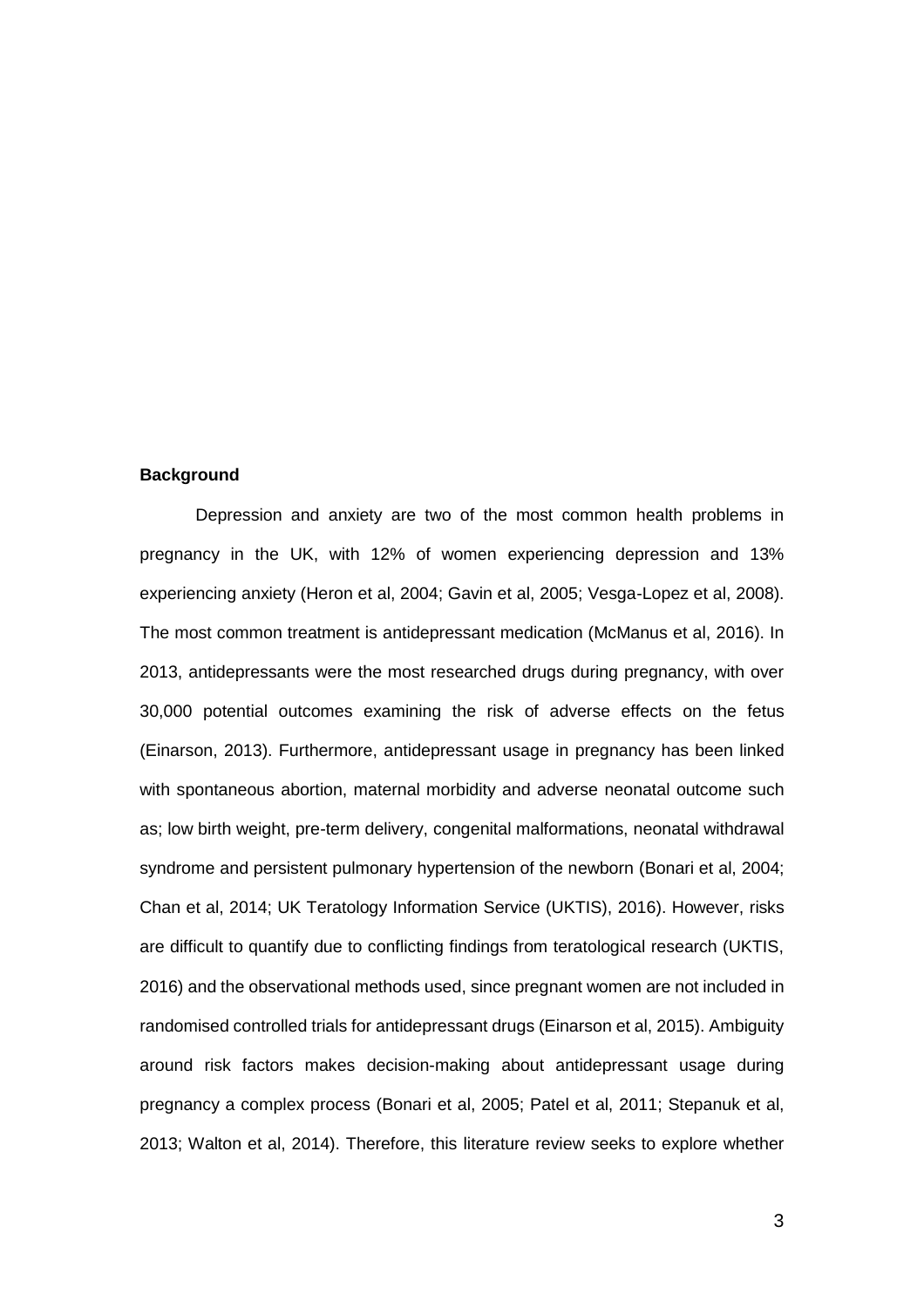women feel they are empowered to make complex decisions about antidepressants in pregnancy.

#### **Method and results**

This literature review focussed on papers using Boolean logic to incorporate the use of the word "AND" within the search strategy. For Example, "Pregnancy AND depression AND decision\*\*" was used for the majority of the search. To enhance the search, reference lists from identified articles where reviewed for relevance. The search used Cinahl Complete, Intermid, ProQuest and Discover More data bases. The process to select relevant articles included screening by title and abstract (anonymised author initial). To add rigor, an independent review was undertaken (anonymised author). Selection revolved around the exclusion criteria and relevance to the topic.

The focus of this paper related to women's decision-making regarding the use of antidepressants. Therefore, papers were excluded if the main focus was on decision-making by clinicians, postpartum depression, the teratogenic effects of antidepressants, or there was no analysis of how women are empowered to make a decision (See Figure 1 for detail). Countries similar to the UK in demographics were included. An expanded timeline was used to broaden the search due to the dearth of literature available (2000-2017). The selected articles were analysed using an appraisal tool adapted from CASP (2016) and Crombie's (1996) checklists.

# (PLACE FIGURE 1. HERE.)

Key findings from the literature review are outlined in Table 1, which reflect a significant weighting towards quantitative research, as three studies were quantitative (Stepanuk et al 2013; Patel and Wisner 2011; Bonari et al 2005) and one included a mixed methodology (Walton et al 2014). Available studies were set in the USA or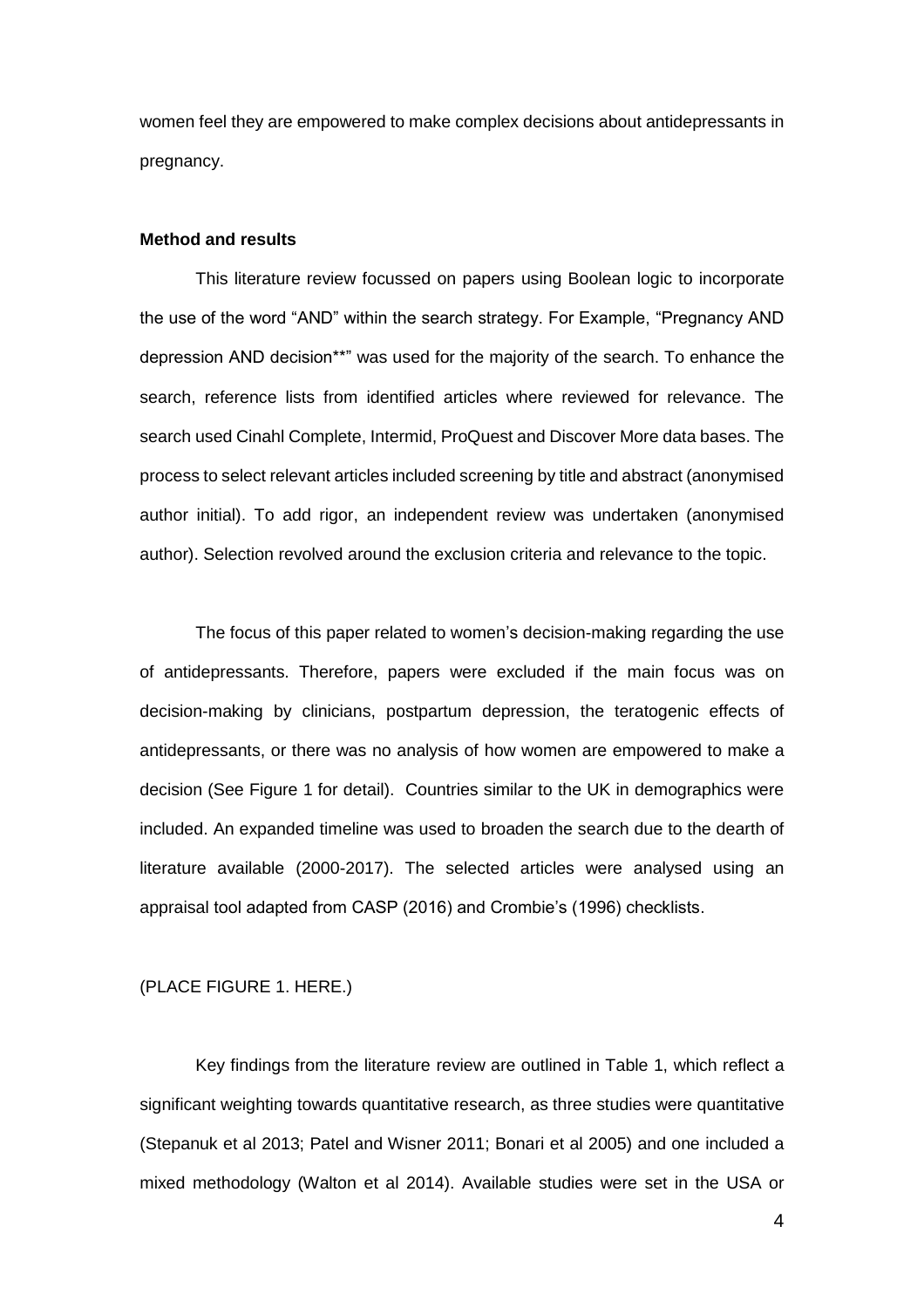Canada. There was a lack of evidence around information provision and decisionmaking in the antenatal period in a UK setting. The findings suggested a need for clear risk-benefit information for antidepressant usage. There was a strong indication that women wanted collaborative discussion about their antidepressant treatment options. Two key themes emerged from this literature review related to information provision and collaborative decision-making, which will be discussed further.

(PLACE TABLE 1. HERE)

#### **Information Provision**

Information provision was cited as an important aspect of the decision-making process in all four studies reviewed. A mixed method, cross sectional study (n=50), by Walton et al (2014) looked at decisional conflict among pregnant women who were considering antidepressant usage. The quantitative aspect of the study focused on the Decisional Conflict Scale (DCS), a validated tool for studying complex decisions (O'Connor, 1995; Stacey et al, 2012), which provides a score indicating the level of decisional conflict experienced by the user. A DCS score of >37.5 indicated a high level of decisional conflict, a score of 25 to 37.5 indicated moderate decisional conflict and a score of <25 indicated low decisional conflict. It was found that women who were antidepressant users (n=21) had a much lower state of decisional conflict (DCS mean=17.5) in the 'Informed' subscale than women who were non-users (n=19, DCS mean=42.1). This indicated that women who were antidepressant users felt more informed than women who were non-users. The difference in scores was statistically significant ( $p=0.001$ ), the low p value indicates there was little chance for error and is a robust finding (Crombie, 1996).

Semi-structured interviews with women (n=10) reported a lack of high quality information (n=5) about risk in relation to the health of their baby (Walton et al, 2014).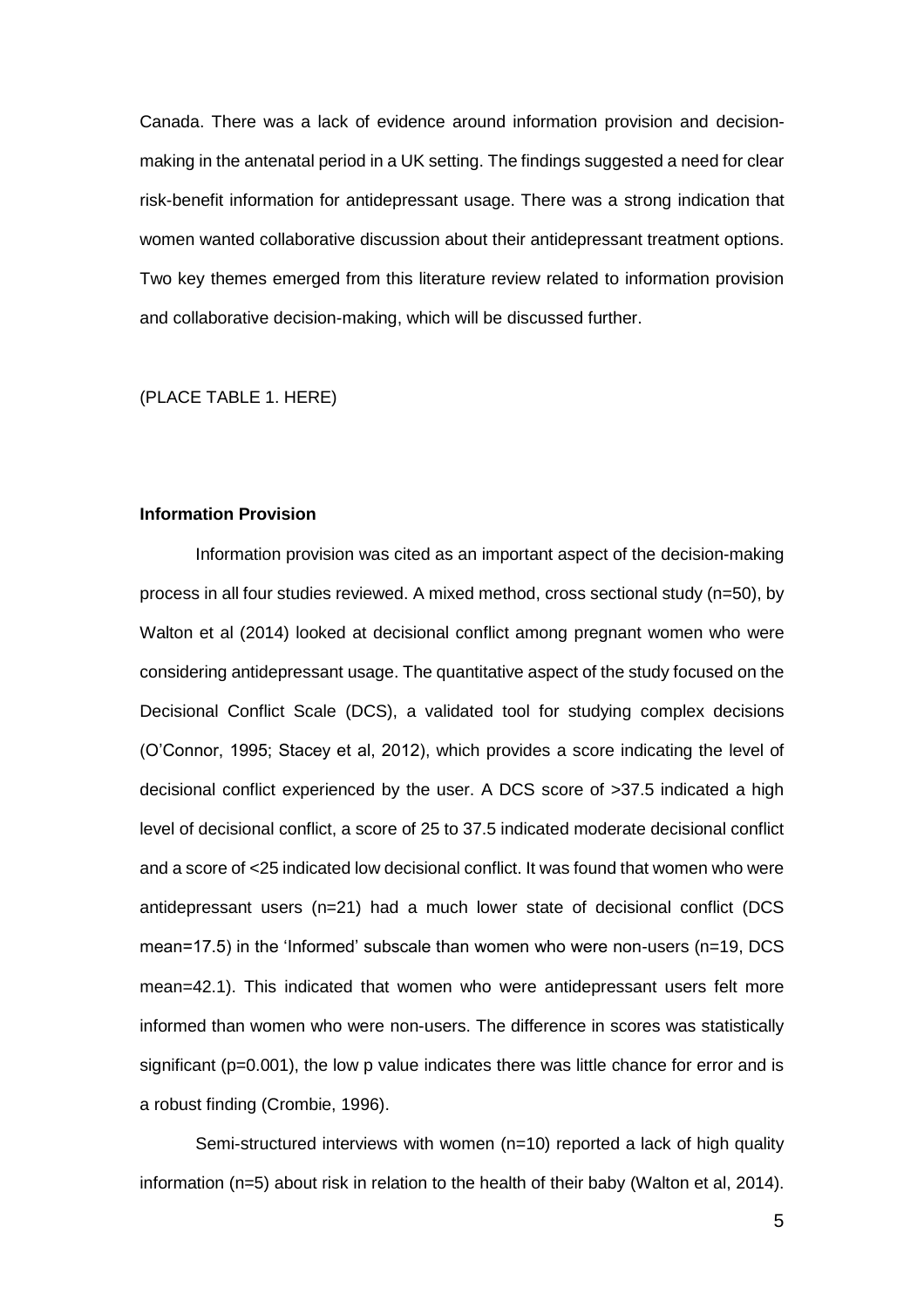All of the women interviewed went on to express the competing requirement to weigh their own health against the health of their baby as a barrier to decision-making. This is in contrast to the previous quantitative finding from this same study that women felt less decisional conflict when they were informed. The number of participants involved (10) could be seen as limited, although Guest et al (2006) suggested that overarching themes can emerge from as few as six interviews. The limited number does impact on the generalisability of the findings, which is acknowledged by the authors.

Information provision was also tested by Bonari et al (2005) in their structured telephone survey (n=100) of women calling the Motherrisk Medication Help Line. They found a positive correlation (Pearson's r=0.391, p=<0.01) between information received and continuation with antidepressant usage. However, there is no rationale given for the chosen sample size  $(n=100)$ , therefore the correlation should be considered as weak because it may be underpowered (Bowling and Ebrahaim, 2005).

In a further study, information provision by health care professionals was found to impact on the level of emancipation in the decision-making process, which was in turn linked to satisfaction about the decision made (Stepanuk et al, 2013). In addition, satisfaction with decision made was not significantly different between women who chose to take or not take antidepressant medication. Stepanuk et al (2013) also explored empowerment in decision-making using a cross-sectional, descriptive web based survey based on Wittman-Price's (2004) theory of emancipated decisionmaking (n=143). A statistically significant relationship between personal knowledge and satisfaction with decision (p=<0.001) was found. Personal knowledge was defined as the information women needed to weigh up the risks and benefits of taking antidepressant medication during pregnancy (Stepanuk et al, 2013). This finding can be treated as robust since the power calculation to define the sample size was set at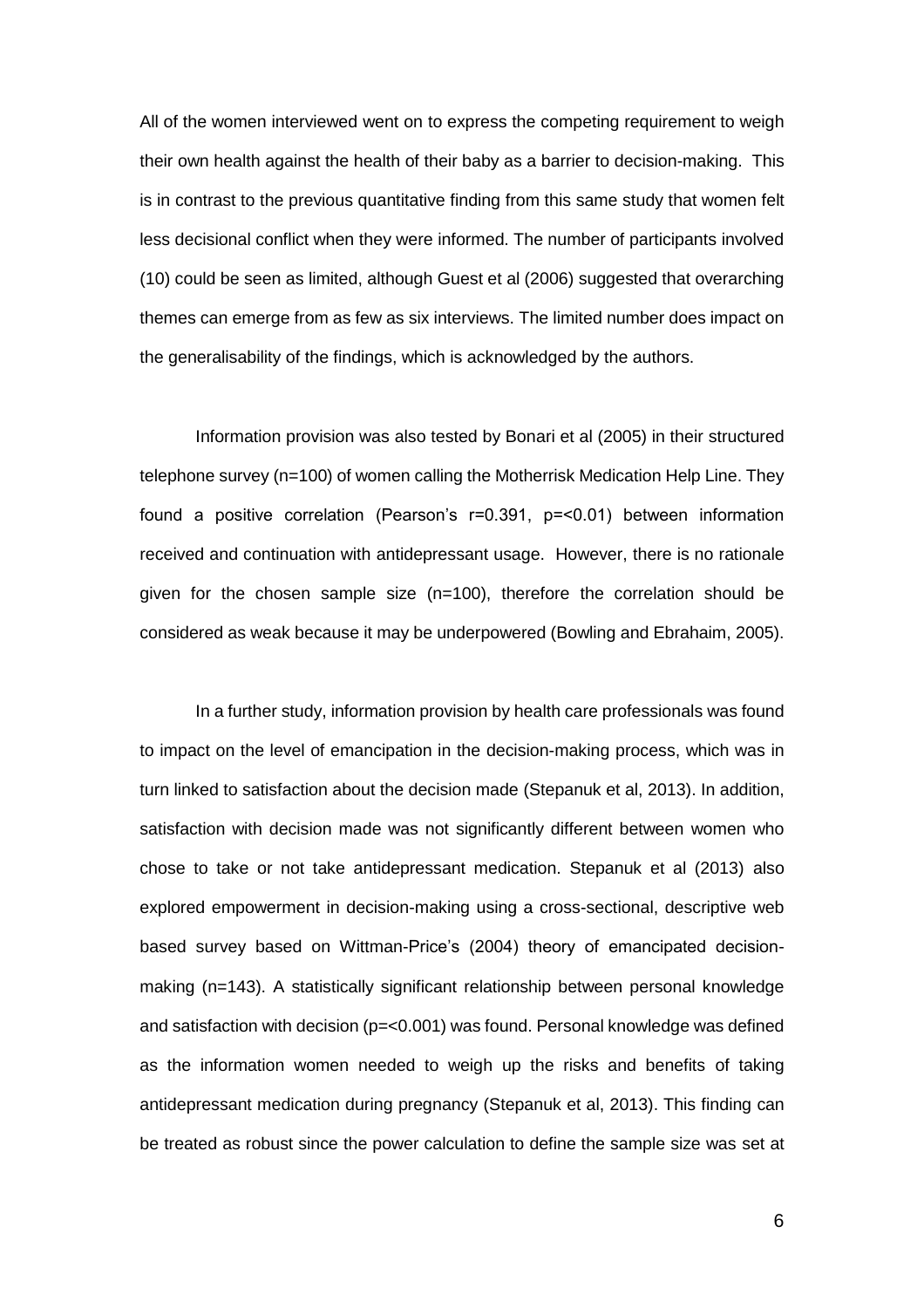0.8, which is accepted as a good level in order to be able to detect statistically significant relationships (Sedgwick, 2011).

#### **Collaborative Decision-making**

It was apparent that women wanted to be actively involved in collaborative decision-making about anti-depressant usage (Patel and Wisner, 2011; Stepanuk et al, 2013 and Walton et al, 2014). Collaborative decision-making was tested in Patel and Wisner's (2013) study, in which pregnant women (n=100) completed a structured online survey using three validated tools (1) The Decisional Conflict Scale (DCS), (2) The Control Preferences Scale (CPS) and (3) the Problem Solving Decision Making Scale (PSDMS) (O'Connor, 1995; Deber et al, 1996; Degner et al, 1997). This survey split the decision-making process into two parts; Problem Solving (PS) and Decision-Making (DM). With regard to problem solving, the study found that 72% of women wanted to defer; 24% wanted to share, and only 4% wanted to keep sole responsibility for solving the problem. In comparison, in relation to decision-making, only 4% wanted to defer; 41% wanted to share and 55% wanted sole responsibility for the decisionmaking process. A potential interpretation of the findings suggest that women see the clinician as playing a crucial role in helping to understand how to weigh risk and benefit associated with treatment options and would like to take a passive role in this process. However, women would like the stance taken by the clinician to be the basis of a conversation related to helping women decide to take them or not. Regardless of the interpretation, the findings demonstrated a clear desire from women surveyed to play an active role in decision-making around usage of antidepressant medication.

# **Strengths and Limitations**

There was an imbalance of available evidence to critique, since 3 studies were quantitative and 1 study used mixed methods. The balance within the mixed method study reflected a weighting towards 40 quantitative responses and only 10 qualitative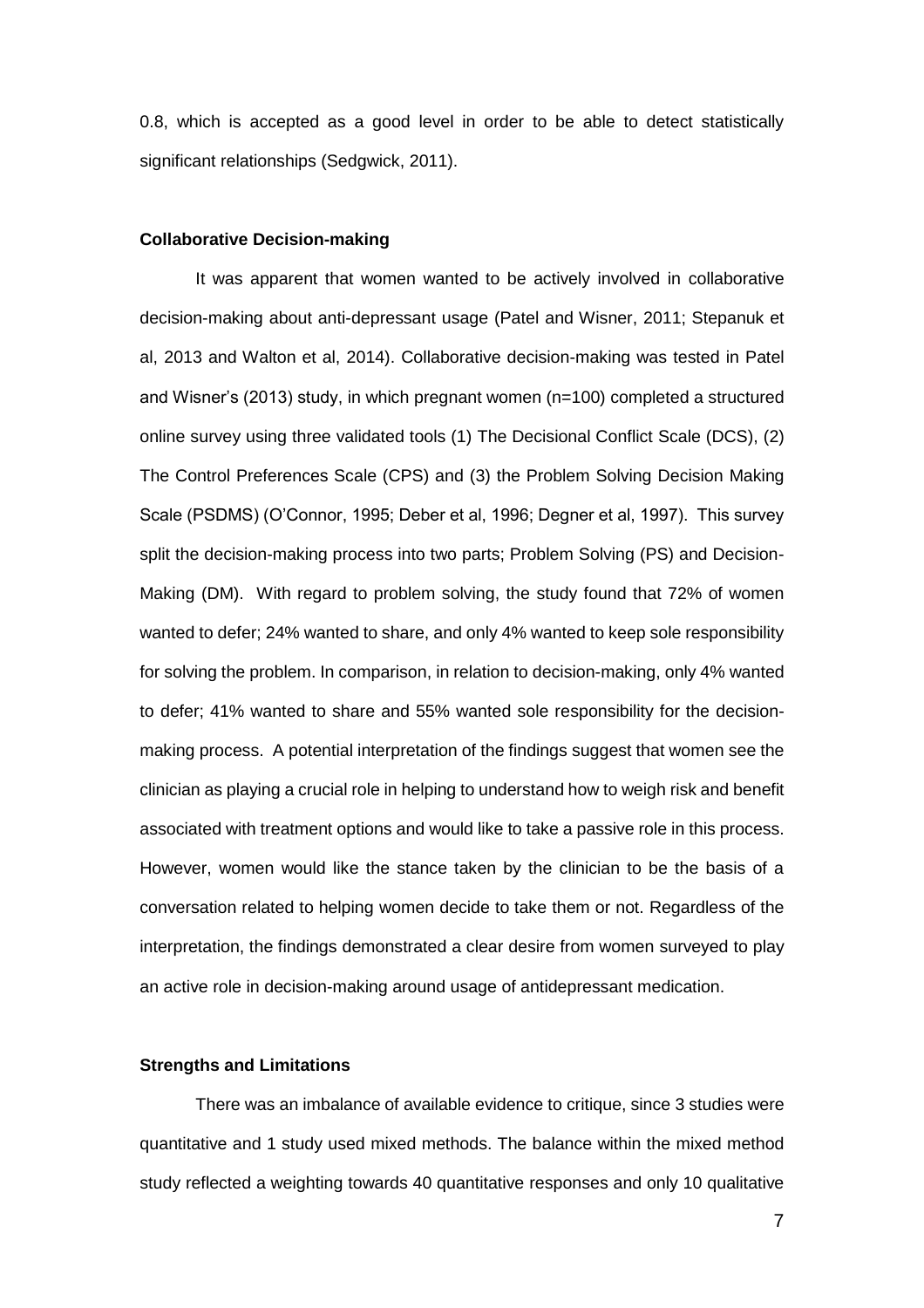responses. Therefore, the perspective within this literature review reflects that imbalance of evidence, commenting on quantitative findings mostly and adding context and depth from the small amount of qualitative information available. All studies demonstrated a structured approach in their analysis and highlighted information about a topic that is little known about, specifically, how women make decisions about the use of antidepressants in pregnancy. To our knowledge there are no comparable studies in the UK specifically related to how women decide to use antidepressants in pregnancy, with all four of the studies reviewed being set in the USA or Canada. It was apparent that bias was identified in all four of the studies as demographics suggested that the majority of participating women were described as white, married or living with a partner, or educated to a high school diploma level or higher. A comparison of the demographic details can be seen in Table 2.

## (PLACE TABLE 2. HERE.)

## **Discussion**

This literature review has provided current and robust information reflecting that women are not empowered to make decisions about the use of antidepressants in pregnancy. Walton et al.'s findings (2014) show that women wanted clearer information from a source they trust, and identified that there is a proven relationship between feeling informed and having less conflict when deciding to take antidepressants. Walton et al's (2014) finding that there was a significant difference in decisional conflict with between antidepressant users and non-users differs from Stepanuk at al.'s (2013) research, which found no statistically significant difference. Unfortunately, Stepanuk et al (2013) do not provide any qualitative data, so it is not possible to look in any depth at the reason behind this differing result. Therefore, there is a need for researchers to explore in depth how women decide to take antidepressant medication in pregnancy, especially in a UK setting.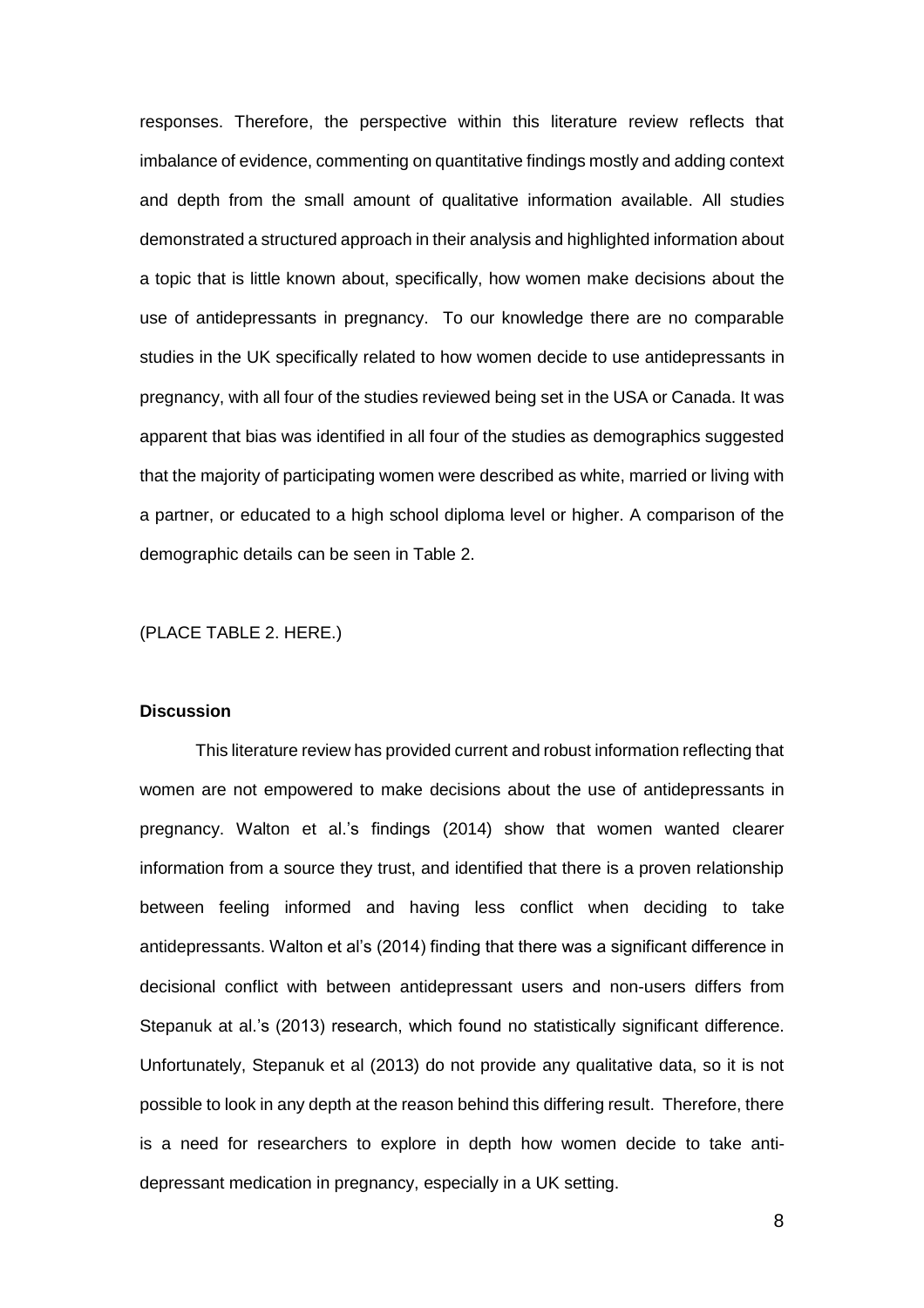In addition, Walton et al.'s (2014) qualitative research suggests that many women perceived receiving information from a specialist mental health clinic to be more helpful to their decision-making process. Unfortunately, Walton et al (2014) do not provide the number of women that reported this finding and therefore the finding should be treated with a degree of caution. However, in the UK there are gaps in service provision related to support from mental health practitioners which has been associated with lack of funding, shortage of appropriately qualified staff and poor resources (Hogg 2013).

Corroboration that women wanted information provided by specially trained mental health professionals is evidenced by the Guideline Development Group in their systematic review of qualitative research of UK women's experience of antenatal and postnatal care around mental health (The British Psychological Society and The Royal College of Psychiatrists, 2015). The report suggested that there was a lack of information provided, the consequences of which were that many women stopped taking their medication on finding they were pregnant. This evidence formed the basis of the NICE (2014) recommendation that women should be provided with information on the risks and benefits of medication, the consequences of no treatment, and what might happen if medication is stopped. Evidence within that guideline relating specifically to information provision was UK based, but focussed on postnatal mental health only and was therefore excluded from this review. This finding highlights the lack of current research situated in the antenatal period around how women are empowered to make decisions about whether to use antidepressants or not. Therefore, it is easy to understand why women find decision-making difficult in the antenatal period (Walton et al 2014).

Both Bonari et al (2005) and Walton et al (2014) found a relationship between information provided and continuation with antidepressant usage. Despite the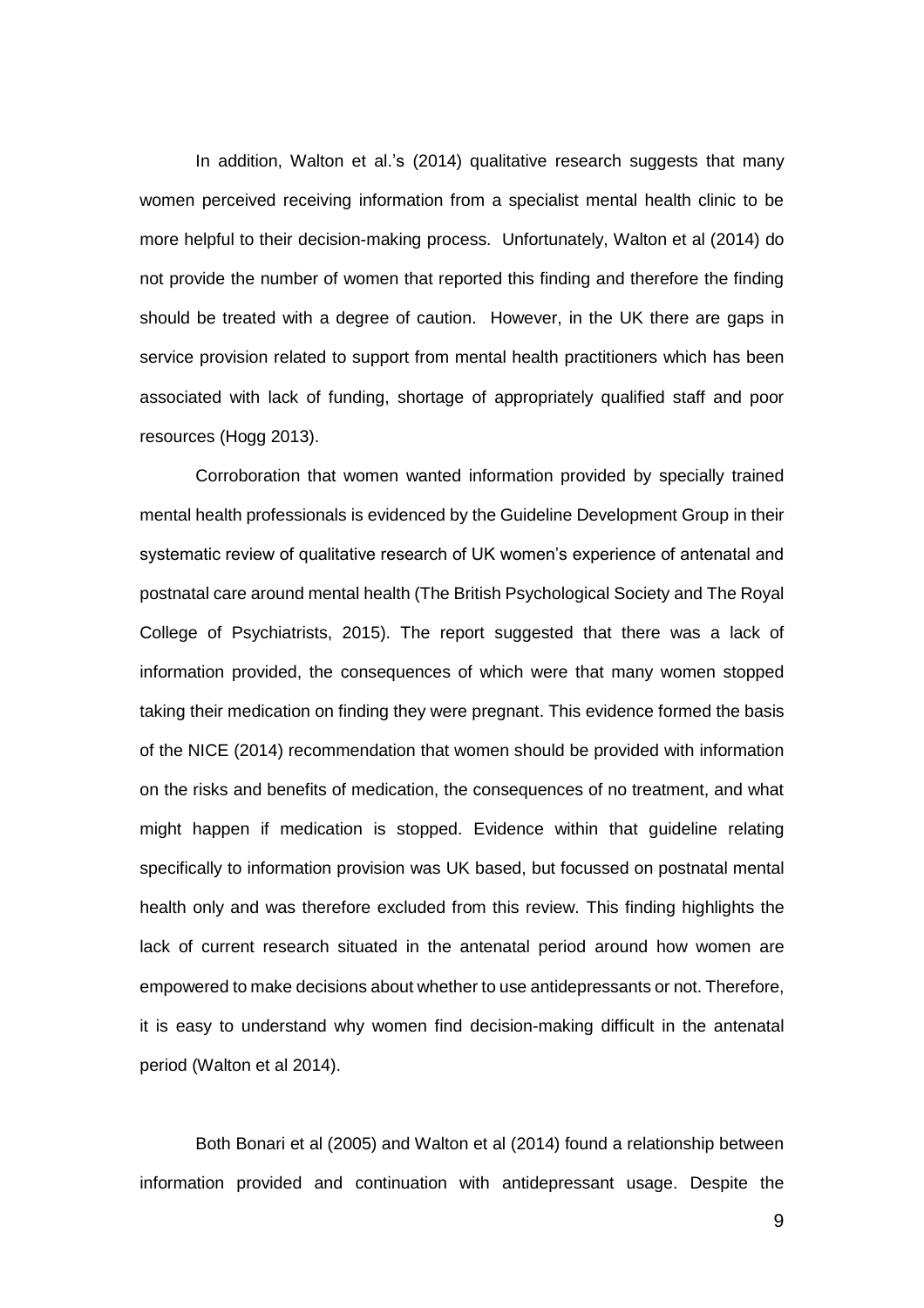weakness of correlation and small sample sizes involved in the studies, it is important to acknowledge the link between information received and the decision to take antidepressant medication. This is particularly important in light of the known risks of untreated depression, such as reduced ability to form attachment to infants (Hayes et al, 2013), increased rates of premature delivery, increased frequency of NICU admission (Engelstad et al, 2014) and suicide, one of the largest contributors to maternal death (MBRACE-UK, 2016).

Providing clear information about antidepressant usage in pregnancy is difficult for health care professionals to facilitate effectively due to the complexity of evidence surrounding the use of antidepressants in pregnancy (Einarson et al, 2015). Therefore, it is necessary for health care professionals to consider deeply how information is communicated. The need for a considered approach is echoed by Stepanuk et al (2013), who found that women were more satisfied with their decision when they felt more informed. Therefore, providing information in an accessible way that empowers women during the decision-making process makes a difference to the decision they make and to the satisfaction that they feel; even if the woman opts for no medication.

The link that Patel and Wisner (2011) found between complex information and a desire to defer the problem solving aspect of the decision making process must also be acknowledged. Only 4% of women wanted sole responsibility for this aspect, which included weighing risk and considering treatment options. This indicates that women did not feel empowered at this stage of the process but did not want to relinquish the decision making since 96% of women (41% wanted shared and 55% wanted sole responsibility) in actually making the decision whether or not to use antidepressants. Active decision-making reflects a level of empowerment that can influence positive treatment outcomes, ranging from impact on the satisfaction with the decision made (Bruera et al, 2002 and Kunneman et al, 2014) to findings of a more positive outcome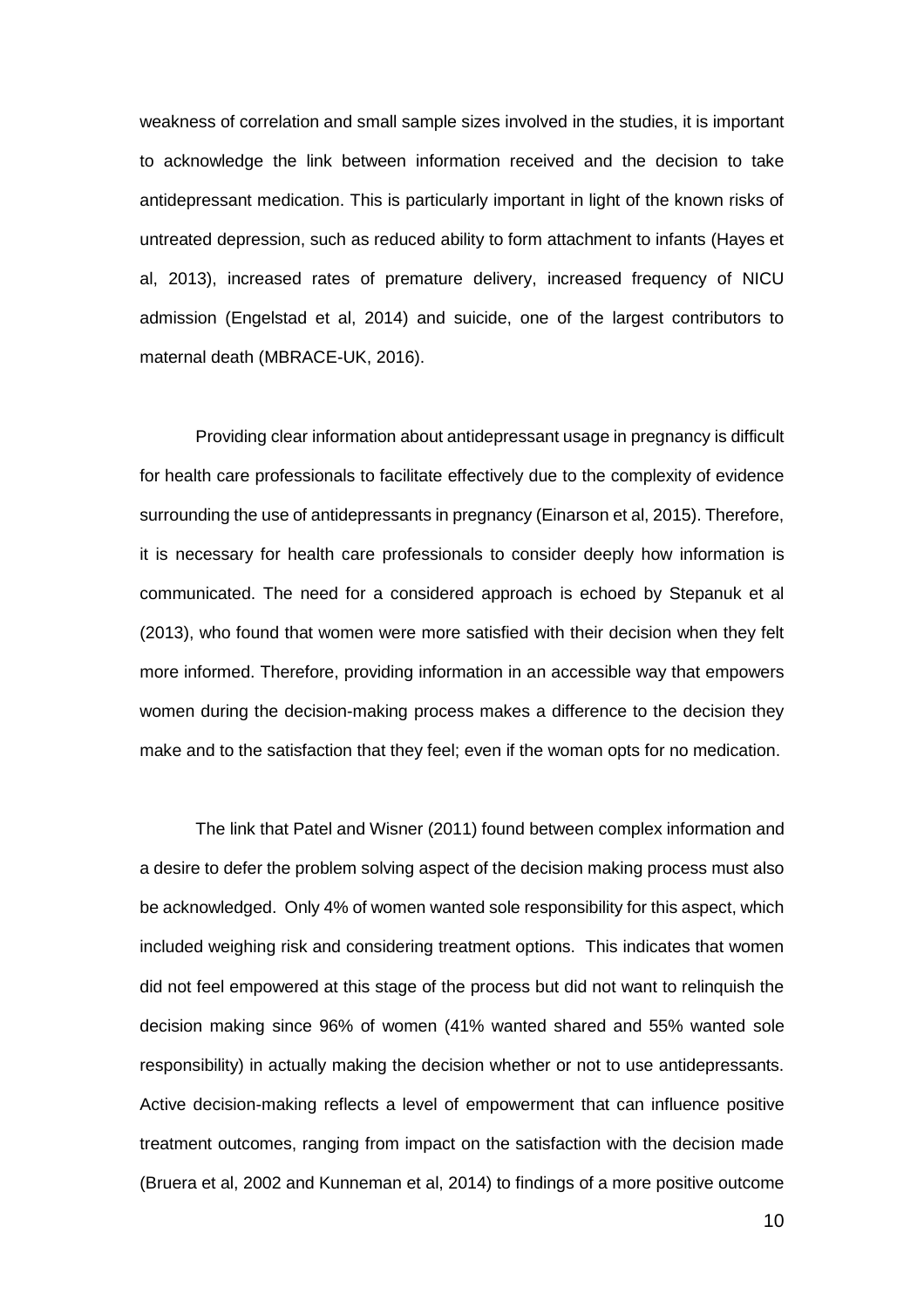in health up to 3 years after treatment (Hack et al, 2006). Patel and Wisner (2011) recommended that it is important to explore the woman's expectations of the decisionmaking process to improve communication and satisfaction with the process.

A key finding within the studies reviewed focussed on the limited demographics (see Table 2). Patel and Wisner's study (2011) found that younger women surveyed had a higher score in the 'Informed' subscale of the Decisional Conflict Scale (p=0.02), showing that younger women experience more conflict when they make decisions about antidepressant usage due to feeling uninformed. This highlights the need for further research encompassing a much wider demographic. Younger women were also identified by De Jonge (2001) as a group who needed specific and relevant information about mental health. This finding poses an important consideration around those who identify themselves as part of minority groups related to ethnicity, sexuality, learning disability or those who are less educated.

It is important to take into account that all women participating in the evidence presented in this review had actively sought further advice or information about their depression diagnosis (Bonari et al, 2005, Patel and Wisner, 2011, Stepanuk et al, 2013, Walton et al, 2014). It could be suggested that the nature of this self-help, coupled with the narrow demographic, might make the participants more motivated to gather information and share or take control of their situation. The general high level of education could also be said to contribute to a stronger need for detailed information. Further research with a wider demographic is needed to better understand this potential source of bias before a firm conclusion could be made.

#### **Conclusion / Recommendations**

It was clear from this analysis that women in the USA and Canada are not empowered to make decisions about the use of antidepressants in pregnancy. This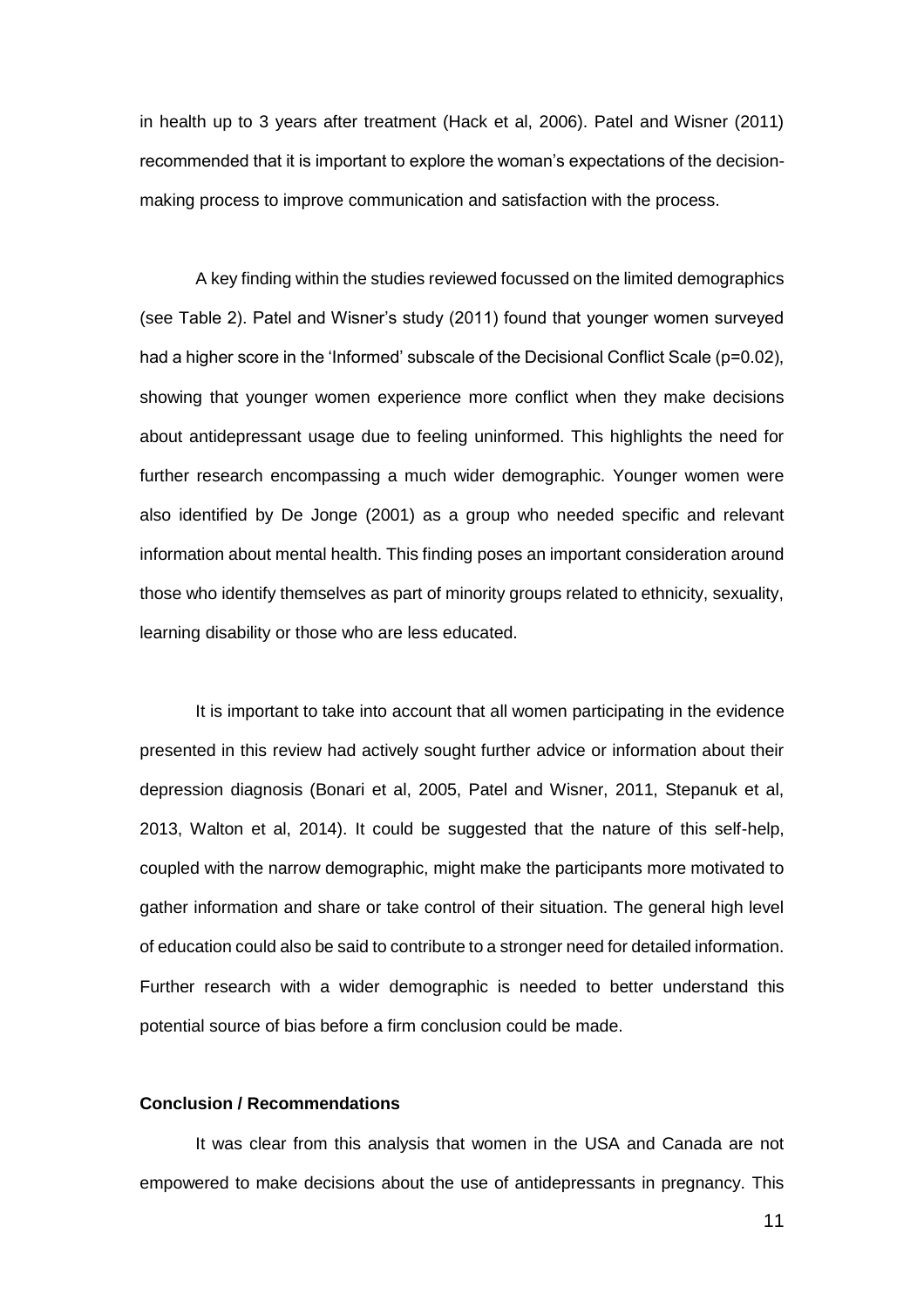conclusion was underpinned by a robust literature review. Four studies identified that information provision and a collaborative decision-making process emerged as the two most important factors for women. Women requested clarity of information, which was undermined by complexity when interpreting current research about risks and benefits of taking antidepressants during pregnancy. It was apparent that contradictory information confuses women and health professionals. Midwives should consider that when women feel informed there is a clear association with feeling satisfied with the decision made (Stepanuk et al, 2013). Therefore, the impact of unclear information given to women about using antidepressant medication needs more in depth qualitative research not only in the UK but also globally. Further research would help to identify accessible information that women will find useful. There is a need to understand more about how women problem solve around the uptake of antidepressants, as the topic is crucial to the health and wellbeing of women and their families when depression in pregnancy is experienced.

In addition, it was found that women wanted to actively participate in their treatment decisions (Patel and Wisner, 2011). Midwives need to have clear instruction about how to achieve collaborative discussions with women in a sensitive and caring way, which could be facilitated in undergraduate and postgraduate health education. In addition, to improve standards of care, provision needs to address service gaps in providing appropriately trained Health Care Practitioners within perinatal mental health services.

#### **References**

Bonari L, Bennett H, Einarson A, Korne G (2004) Risks of untreated depression during pregnancy. Canadian Family Physician. **50**: 37-39

Bonari L, Koren G, Einarson T, Jasper J, Taddio A, Einarson A (2005) Use of antidepressants by pregnant women: Evaluation of perception of risk, efficacy of evidence based counselling and determinants of decision making. Archives of Women's Mental Health. **8**:214-220

Bowling A, and Ebrahaim S (2005) Handbook of Health Research Methods. Maidenhead: Open University Press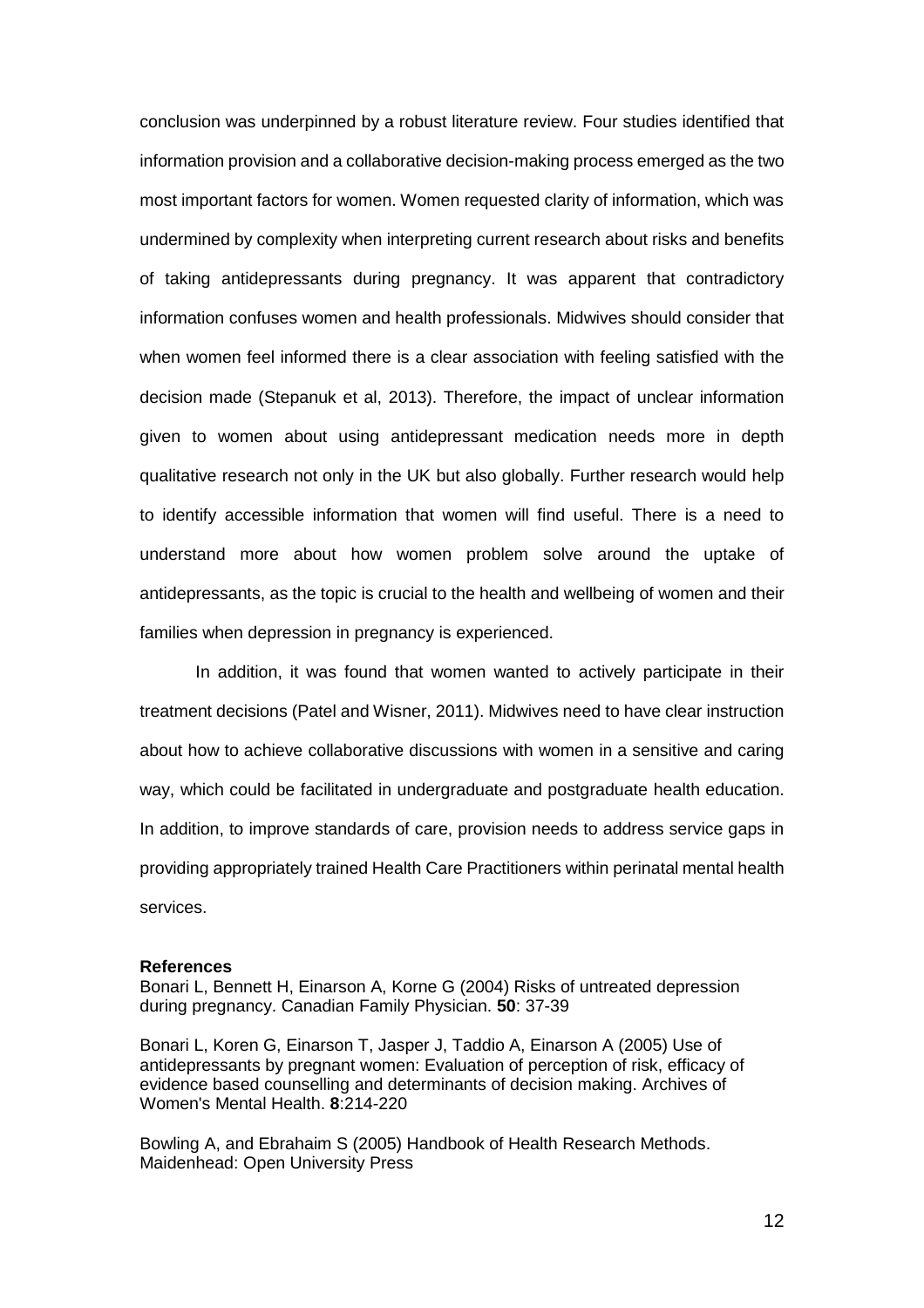Bruera E, Willey JS, Palmer JL, Rosales M (2002) Treatment decisions for breast carcinoma: patient preferences and physician perceptions. Cancer. **94**(7): 2076-2080

Critical Appraisal Skills Programme (2016) CASP Checklists [http://www.casp](http://www.casp-uk.net/casp-tools-checklists)[uk.net/casp-tools-checklists](http://www.casp-uk.net/casp-tools-checklists)

Chan J, Natekar A, Einarson A, Koren G (2014) Risks of untreated depression in pregnancy. Canadian Family Physician. **60**(3): 242-243

Crombie IK, (1996) The Pocket Guide to Critical Appraisal. London: BMJ Publishing group

Deber RB, Kraetschmer N, Irvine J (1996) What role do patients wish to play in treatment decision-making? Archives of Internal Medicine. **156**: 1414- 1420

Degner LF, Sloan JA, Venkatesh P (1997) The control preferences scale. Canadian Journal of Nursing Research. **29**(3): 21-43

DeJonge A (2001) Support for teenage mothers: a qualitative study into the views of women about the support they received as teenage mothers. Journal of Advanced Nursing. **36**(1): 49-57

Einarson A (2013) Antidepressant use during pregnancy; navigating the sea of information. Canadian Family Physician. **59**(9): 943-944

Einarson A, Egberts T, Heerdink R (2015) Antidepressant use in pregnancy: knowledge transfer and translation of research findings. Journal of Evaluation in Clinical Practice. **21**: 579-583

Engelstad HJ, Roghair RD, Calarge CA, Colaizy TT, Stuart S and Haskell SE (2014) Perinatal outcomes of pregnancies complicated by maternal depression with or without selective serotonin uptake inhibitor therapy. Neonatology. **105**: 149-154

Gavin NI, Gaynes BN, Lohr KN, Meltzer-Brody S, Gartlehner G, Swinson T (2005) Perinatal depression: a systematic review of prevalence and incidence. Obstetrics and Gynecology. **106**(5 Pt 1): 1071-1083

Guest G, Bunce A, Johnson L (2006) How many interviews are enough? An experiment with data saturation and variability. Field Methods. 18(1): 59-82

Hack TF, Degner LF, Watson P, and Sinha L (2006) Do patients benefit from participating in medical decision making? Longitudinal follow-up of women with breast cancer. Psycho-Oncology. **15**: 9-19

Hayes LJ, Goodman SH, and Carlson E (2013) Maternal antenatal depression and infant disorganized attachment at 12 months. Attachment & Human Development. **15**(2): 133-153

Heron J, O'Connor TG, Evans J, Golding J, Glover V (2004) The course of anxiety and depression through pregnancy and the postpartum in a community sample. Journal of affective disorders. **80**(1): 65-73.

Hogg S (2013) Prevention in Mind: All Babies Count: Spotlight on Perinatal Mental Health. NSPCC, [www.nspcc.org.uk/globalassets/documents/research-reports/all](http://www.nspcc.org.uk/globalassets/documents/research-reports/all-babies-countspotlight-perinatal-mental-health.pdf)[babies-countspotlight-perinatal-mental-health.pdf](http://www.nspcc.org.uk/globalassets/documents/research-reports/all-babies-countspotlight-perinatal-mental-health.pdf)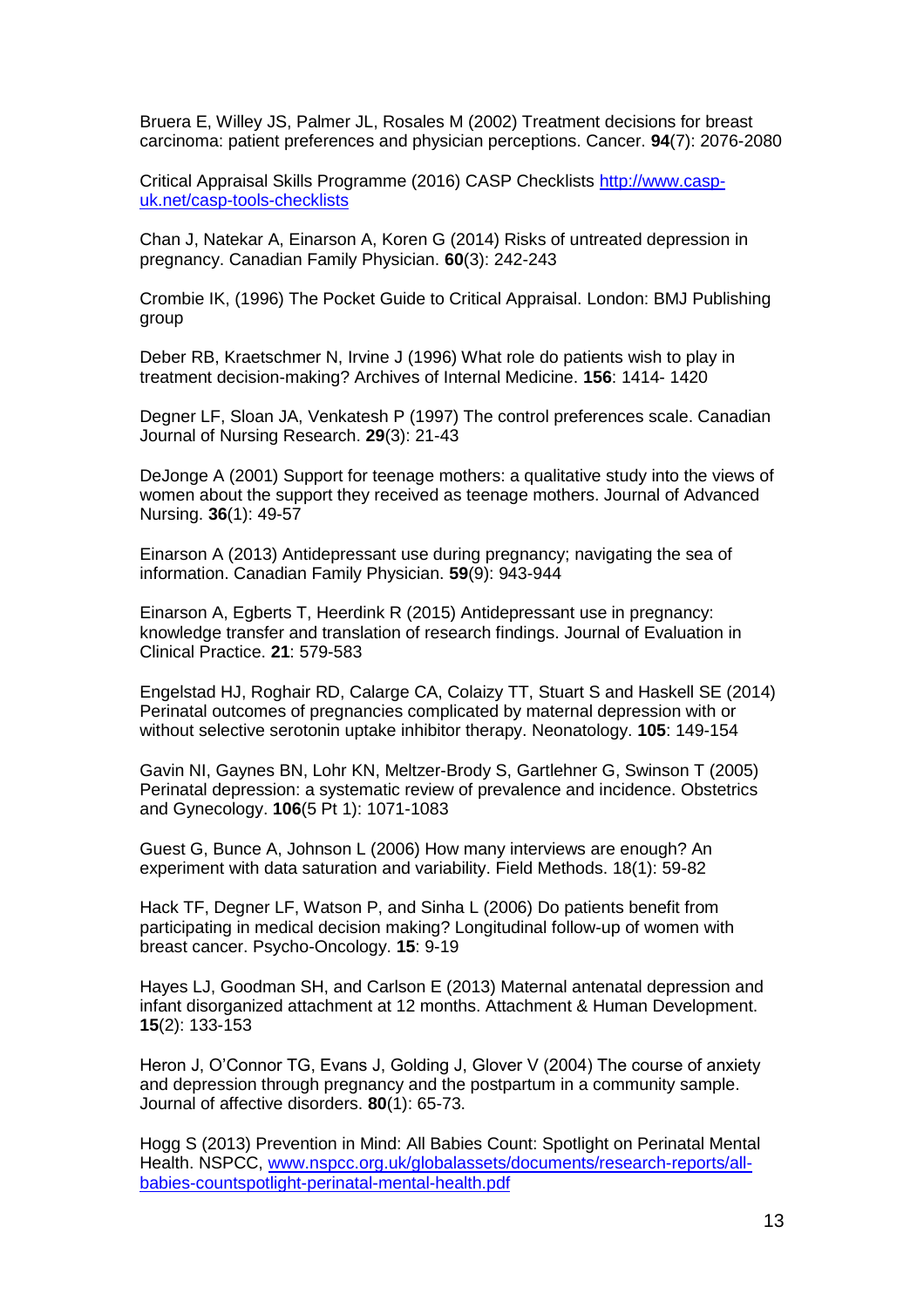Kunneman M, Pieterse AH, Stigglebout AM, Nout RA, Kamps M, Lutgens LCHW, Paulissen L, Mattheussens OJA, Kruitwagen RFPM, Creutzberg CL (2014) Treatment preferences and involvement in decision making of patients 15 with endometrial cancer and clinicians. British Journal of Cancer. **111**: 674- 679

MBRACE-UK (2016) Saving lives, improving mother's care [https://www.npeu.ox.ac.uk/downloads/files/mbrrace](https://www.npeu.ox.ac.uk/downloads/files/mbrrace-uk/reports/MBRRACEUK%20Maternal%20Report%202016%20-%20website.pdf)[uk/reports/MBRRACEUK%20Maternal%20Report%202016%20-%20website.pdf](https://www.npeu.ox.ac.uk/downloads/files/mbrrace-uk/reports/MBRRACEUK%20Maternal%20Report%202016%20-%20website.pdf)

McManus S, Bebbington P, Jenkins R, Brugha T (2016) Mental health and wellbeing in England: Adult Psychiatric Morbidity Survey 2014 <http://content.digital.nhs.uk/catalogue/PUB21748/apms-2014-full-rpt.pdf>

National Institute for Health and Care Excellence (2014) Managing mental health problems in pregnancy and the postnatal period [https://pathways.nice.org.uk/pathways/antenatal-and-postnatal](https://pathways.nice.org.uk/pathways/antenatal-and-postnatal-mentalhealth#path=view%3A/pathways)[mentalhealth#path=view%3A/pathways](https://pathways.nice.org.uk/pathways/antenatal-and-postnatal-mentalhealth#path=view%3A/pathways)

O'Connor AM (1995) Validation of a decisional conflict scale. Medical Decision Making. **15**(1): 25-30

Patel S, Wisner K (2011) Decision making for depression treatment during pregnancy and the postpartum period. Depression and Anxiety. **28**: 589-595

PRISMA (2009) PRISMA 2009 Flow Diagram [http://prisma-statement.org](http://prisma-statement.org/)

Sedgwick P (2011) Sample size and power. The British Medical Journal. **343**: d5579: 1-2

Stacey D, Belkora J, Clay K, Durand MA, Eden B, Hoffman A, Koerner M, Kryworuchko J, Legare F, Loiselle MC, Street R (2012) Guiding/coaching in deliberation and communication. In Volk R, Llewellyn-Thomas H, (eds) (2012) 2012 Update of the International Patient Decision Aids Standards (IPDAS) Collaboration's Background Document . International Patient Decision Aids Standards. [http://ipdas.ohri.ca/IPDAS-Chapter-F.pdf.](http://ipdas.ohri.ca/IPDAS-Chapter-F.pdf)

Stepanuk K, Fisher K, Wittmann-Price R, Posmontier B, Bhattacharya A (2013) Women's decision-making regarding medication use in pregnancy for anxiety and/or depression. Journal of Advanced Nursing. **69**(11): 2470-2480

The British Psychological Society, The Royal College of Psychiatrists (2015) Antenatal and Postnatal mental health: Clinical management and service guidance; updated edition. [https://www.nice.org.uk/guidance/cg192/evidence/full-guideline](https://www.nice.org.uk/guidance/cg192/evidence/full-guideline-pdf193396861)[pdf193396861](https://www.nice.org.uk/guidance/cg192/evidence/full-guideline-pdf193396861)

UK Teratology Information Service (2016) Use of Selective Serotonin Reuptake Inhibitors in pregnancy http://www.medicinesinpregnancy.org/bumps/monographs/USE-OFSELECTIVE-SEROTONIN-REUPTAKE-INHIBITORS-IN-PREGNANCY